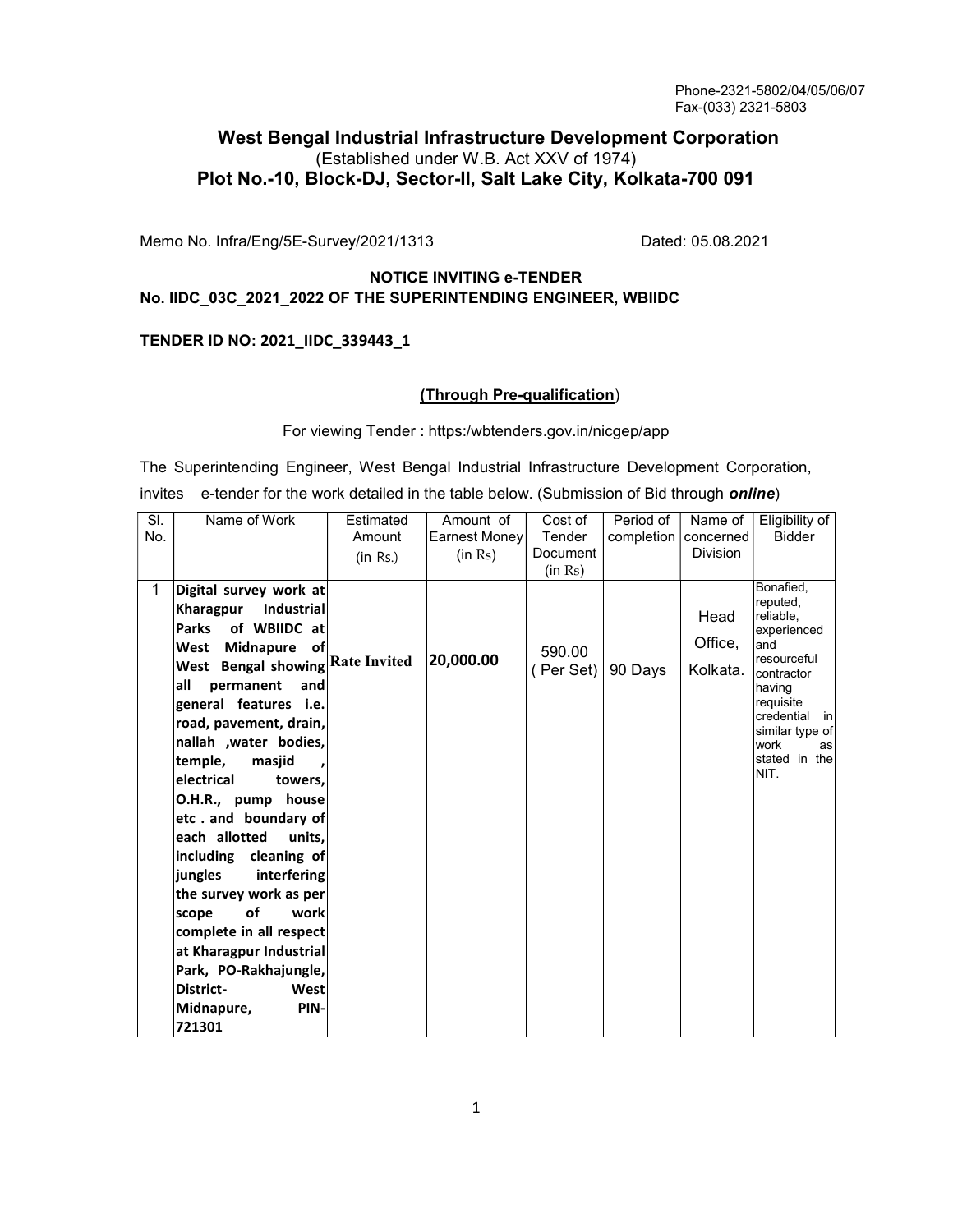In the event of e-filling, intending bidder may download the tender documents from the website: https://wbtenders.gov.in. directly with the help of Digital Signature Certificate. Necessary cost of Tender Document (tender fees) and Earnest Money have to be deposited within the stipulated period by the bidder through the following payment mode as per Memorandum of Finance Department , Govt. of West Bengal vide No. 3975-F(Y) dated 28th July, 2016 (Refer: "Annexure-I in Bidders guide line") :-

- a) Payment by Net Banking (any listed bank) through ICICI Bank Payment Gateway.
- b) Payment through RTGS/NEFT.

The original documents should be submitted physically for verification to the Estimating Section of the Superintending Engineer, within the stipulated period as stated in NIT. However the Department (Tender Inviting Authority) will not be held responsible for late delivery or loss of the documents so mailed through post/courier. Bidder should note that non-submission of documents for physical verification to the Estimating Section of the Superintending Engineer, as mentioned in Sl. No. 18 - Important Information, will lead to rejection of Bid, without any reference. Technical Bid and Financial Bid both will be submitted concurrently duly digitally signed in the https://wbtenders.gov.in. Tender document may be downloaded from website & Submission of Technical Bid/Financial Bid as per tender time schedule stated in Sl. No.18. The documents submitted by the bidders should be properly indexed & digitally signed.

 In terms of Finance Department, Audit Branch, Govt. of West Bengal's Notification No. 4374-F(Y) dated 13<sup>th</sup> July, 2017, the Bidder has to upload valid 15-digit Goods and Services Taxpayer Identification Number (GSTIN) under GST Act, 2017, along with his bid. The Bidder should note that bid submitted without GSTIN will be summarily rejected.

- 1. Both Technical document and Financial Bid are to be submitted in technical (Statutory & Non.-Statutory Folder) and financial folder concurrently duly digitally signed in the website http://wbtenders.gov.in. Bidder should note that when cost of work exceeds Rs.1.00 Crore, bidder should provide declaration with requisite details that in his establishment there is at least 1(one) Degree holder Civil Engineer and 2(two) Diploma holder Civil Engineers who will be posted in work site. Bidder should furnish necessary undertakings.
- 2. The Technical document and Financial Bid be submitted online on or before 23.08.2021 up to 05.00 p.m. The Financial Offer of the prospective tenderer will be considered only if the TECHNICAL Document (both statutory and non-statutory) of the tenderer found qualified by the Superintending Engineer/ Tender Committee, WBIIDC. The decision of the Superintending Engineer/ Tender Committee, WBIIDC will be final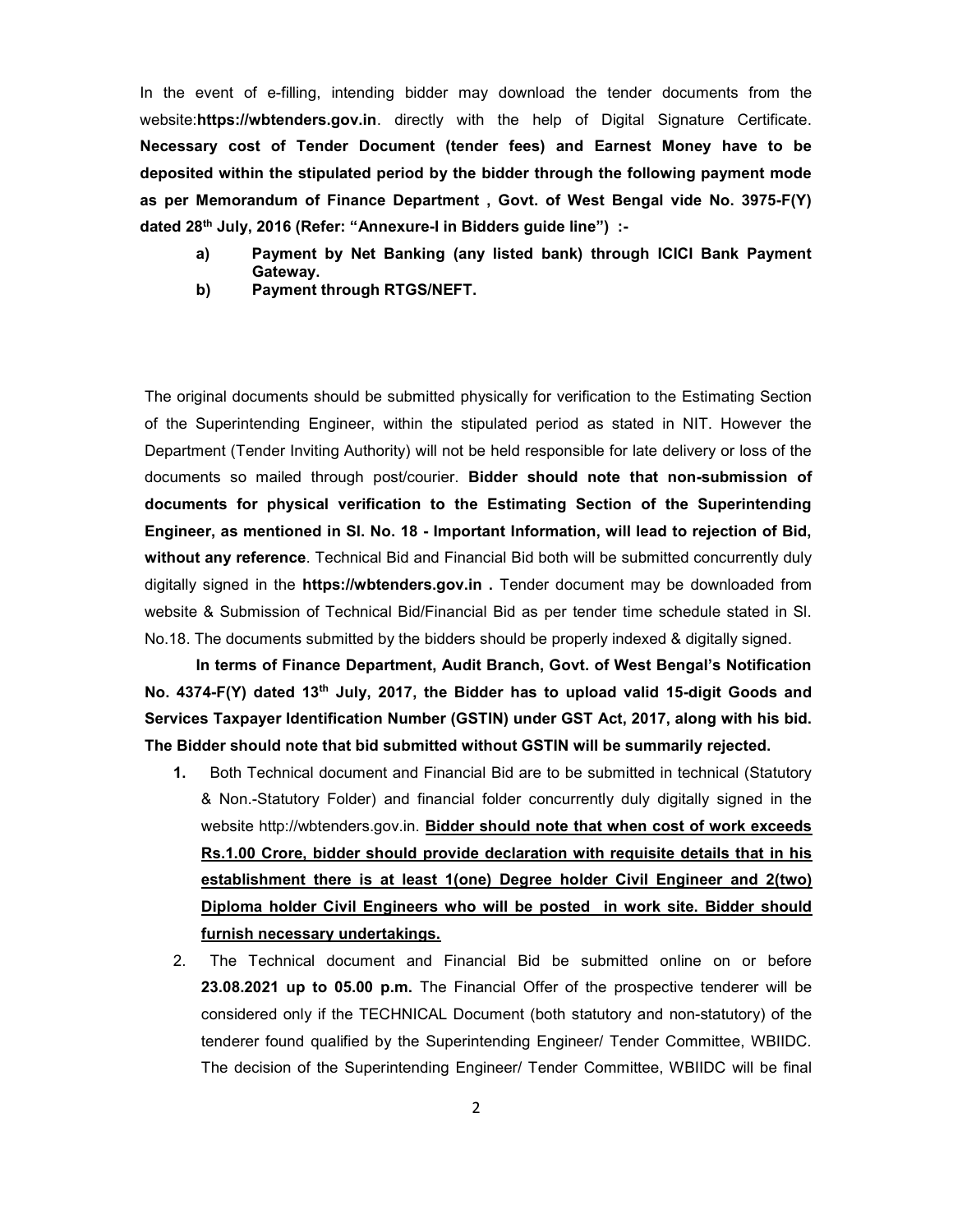and absolute in this respect. The list of both Responsive and Non-Responsive Bidders will be displayed in the website and also in the Notice Board of the office of ,WBIIDC, on the scheduled date and time.

#### 3. Eligibility criteria for participation in the tender.

- i) Intending tenderers should produce credentials of a similar nature of completed work of the minimum value of 40% (Forty percent) [price updated  $@$  10% per annum compoundable from the date of completion of work ] of the estimated amount put to tender during 5 (five) years prior to the date of issue of the tender notice ; or,
- ii) Intending tenderers should produce credentials of 2 (two) similar nature of completed work, each of the minimum value of 30% (Thirty percent) of the estimated amount put to tender during 5(five) years prior to the date of issue of the tender notice ; or.
- iii) Intending tenderers should produce credentials of one single running work of similar nature which has been completed to the extent of 80% Eighty percent) or more and value of which not less than the value (i) above ;

In case of running works, only those tenderers who will submit the certificates of satisfactory running work from the concerned Executive Engineer, or equivalent competent authority will be eligible for the tender. In the required certificate it should be clearly stated that the work is in progress satisfactorily running work from the concerned Executive Engineer, or equivalent competent authority will be eligible for the tender. In the required certificate it should be clearly stated that the work is in progress satisfactorily and also that no penal action has been initiated against the executed agency, i.e., the tenderer.

N.B.:- Completion certificate should contain a) Name of work, (b) Name and address of Client, (c) Amount put to tender, (d) Date of commencement of work (e) Date of completion of work, (f) Final Bill Value. Completion certificate must be attached with respective work order and work schedule. This completion certificate be issued by engineering officer not below the rank of Executive Engineer or for non-engineering organization by Drawing and Disbursement Officer of concerned Accounts Office. Payment Certificate will not be treated as credential.

iv. A bidder is not permitted to participate , if he has been debarred or penalized for any reasons out of work, by any Government department. During the bidding process if it is found that the firm has been debarred or penalized by any Govt. Department, the bid will be rejected out right.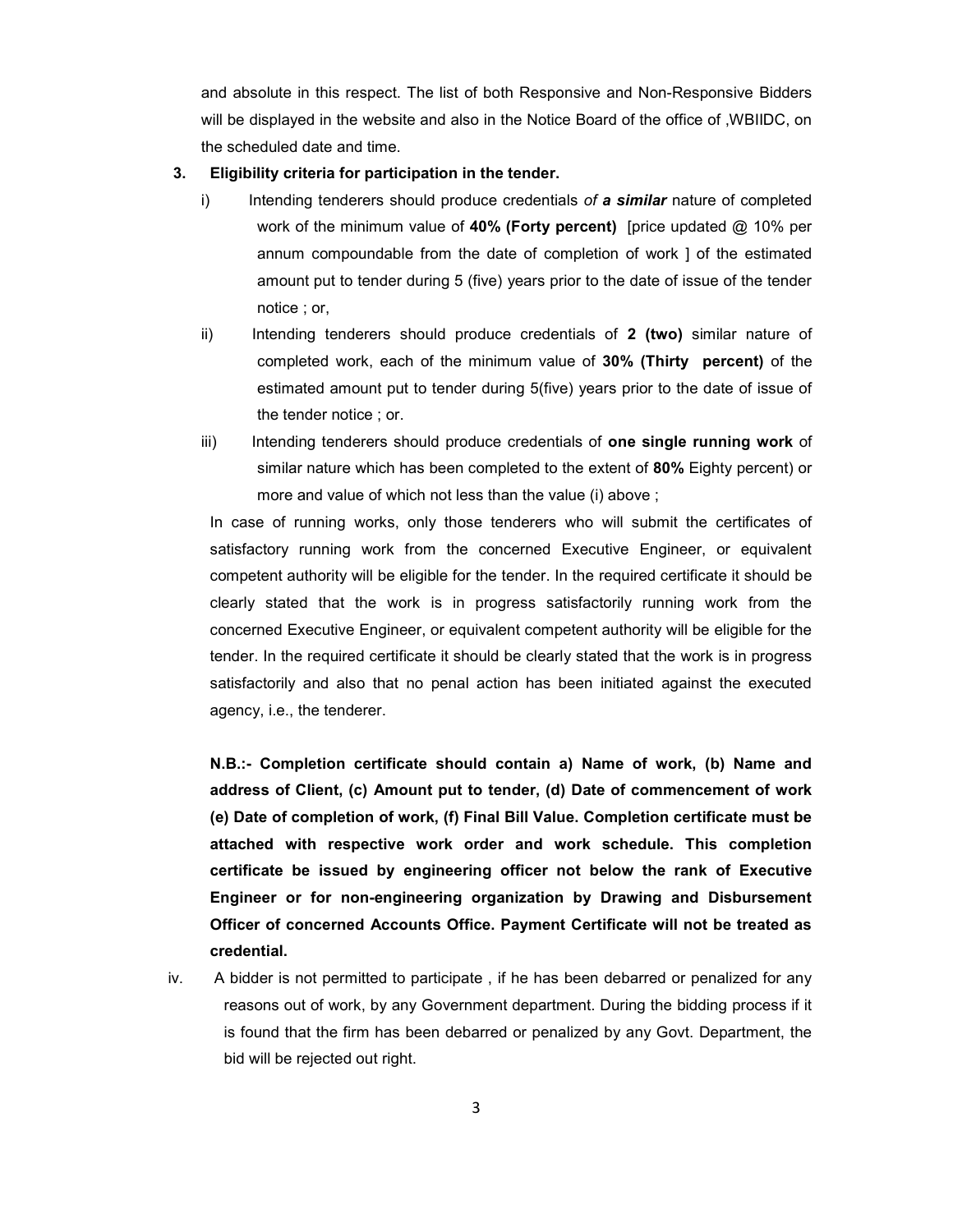- v. In terms of Finance Deptt., Govt. of West Bengal G.O.No.4608-F(Y), dt.18.07.18, when Bid rate is 80% or less of Estimated Amount put to Tender, the bidder shall submit Additional Performance Security  $\omega$  10% of the Tendered Amount from any Schedule Bank, before issuance of work order.
- vi. Current Income Tax Acknowledgement Receipt, valid P.T. Deposit Challan, Pan Card, Goods and Service Tax (GSTIN) Registration Certificate along with Identification Number GST Act, 2017 are to be accompanied with the Technical Bid Documents. [ non-statutory documents ]. Tax Invoices(s) needs to be issued by the supplier for raising claim under the contract showing separately the tax charged in accordance with the provisions of GST Act, 2017.
- vii. In case of Proprietorship and Partnership Firms and Company the Tax Audited Report is to be furnished along with Balance Sheet & Profit and Loss A/c. for the Assessment Year 2020-2021.[Non statutory Documents]
- viii. Declaration regarding Structure and Organization duly digitally signed by the applicant to be submitted along with application.
- ix. Registered Unemployed Engineers' Co-operative Societies are required to furnish valid Bye Law, Current Audit Report, Current N.O.C. from A.R.C.S., Minutes of last AGM. And also submit documents of the society consists at least 10 (ten) members out of which at least 60% should hold degree or diploma in any branch in Engineering.(Non-Statutory documents)
- x. Joint venture will not be allowed to participate in the above NIT. A prospective bidder shall be allowed to participate in a single job either in the capacity of individual or as a partner of a firm. If found to have applied severally in a single job, all his applications will be rejected for that job.
- xi. An undertaking shall be given stating thereby that the Firm has not been debarred or penalized for any reasons out of work, by any Government Department during last five (5) years.
- xii. Where there is a discrepancy between the unit rate and corresponding total amount resulting from multiplying the unit rate by the quantity in the BOQ, the unit rate quoted shall govern.
- xiii. Prevailing safety norms has to be followed so that LTI (Loss of time due to injury) is zero.
- xiv. The Partnership Firm shall furnish the registered partnership deed and the company shall furnish the Article of Association and Memorandum. [Non statutory Documents]
- xv. No mobilization/secured advance will be allowed. No price preference will be allowed to any category of bidder.
- xvi. The executing agency (successful bidder) may not get a running payment unless the gross amount of running bill will reach 30% of the tendered amount. Provisions in Clause(s)  $7, 8, 8, 9$  contained in W.B. Form No.2911 (ii) so far as they relate to quantum and frequencies of payment are to be treated as superseded.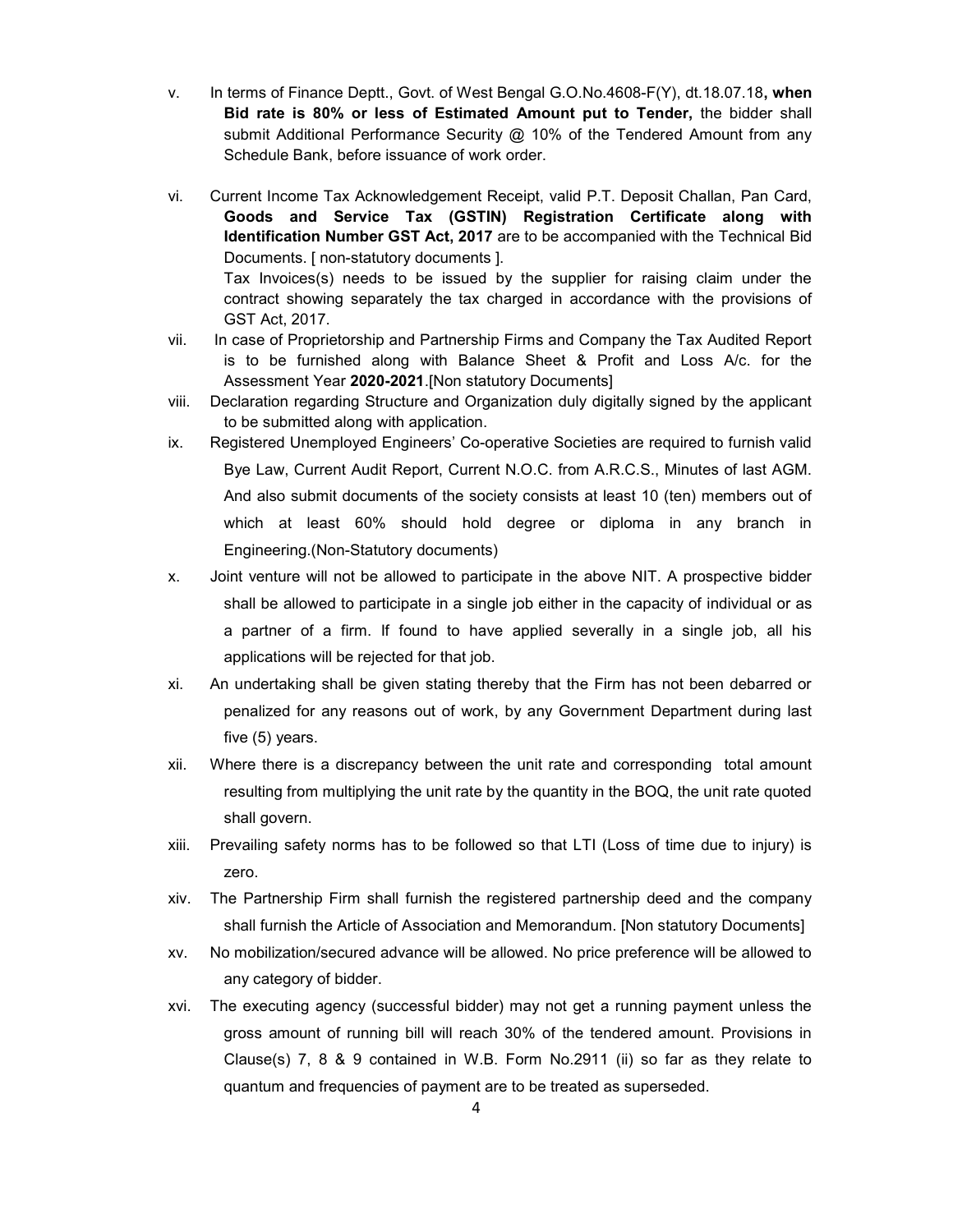- 4. Intending bidder if desires may attend pre-bid meeting.
- 5. Where an individual person holds a digital certificate in his own name duly issued to him against the company or the firm of which he happens to be a director or partner, such individual person shall, while uploading any tender for and on behalf of such company or firm, invariably upload a copy of registered power of attorney showing clear authorization in his favour, by the rest of the directors of such company or the partners of such firm, to upload such tender. The power of attorney shall have to be registered in accordance with the provisions of the Registration Act, 1908.
- 6. The prospective tenderer shall establish field testing laboratory equipped with requisite instruments and technical staff according to the requirements of works to be executed at his own cost.
- 7. Apropos Finance Department, Audit Branch, GoWB's Memorandum No.4905-F(Y) dt.17.09.2014, it has now become mandatory to make payment through Electronic Mode (e-Payment) directly to Contractor's account. All Bank details are to be submitted by the Executing Agency so that payment can be made online to his Bank Account.
- 8. No mobilization / secured advance will be allowed.
- 9. All materials such as cement, steel which are required for the proposed scheme as mentioned including cement, steel shall be of specified grade and approved brand in conformity with relevant code of practice (latest revision) and manufactured accordingly and shall be procured and supplied by the agency at their own cost including all taxes. Authenticated evidence for purchase of cement and steel are to be submitted alongwith challan and test certificates. In the event of further testing opted by the E-I-C then such testing from any Govt. approved testing laboratory shall have to be conducted by the agency at their own cost.
- 10. Steel materials procure & supply by the contractor shall be of TOR steel rod / HYSD / TMT Bar of Fe415. Fe500, Fe550/550D grade (The grade to be decided by the E-I-C or as per instruction reflected on the approved drawing of this department or as stipulated in the departmental priced schedule of rates.
- 11. Cement procurement and supply by the contractor shall be of Ordinary Portland Cement 53 grade, 43 grade conforming (IS 8112) or PPC/PSC (The grade to be decided by the E-I-C or as per instruction reflected on the approved drawing of this department or as stipulated in the departmental priced schedule of rates.
- 12. The Contractor shall also abide by the provision of the child labour (Prohibition and regulation Act.1986). No labour below the specified age (as per G.O.) shall be employed on the work.
- 13. Intending bidder may submit/ produce original documents as specified in Sl. No.18 "Important Information , Date and Time Schedule" Sub No.7, either at "West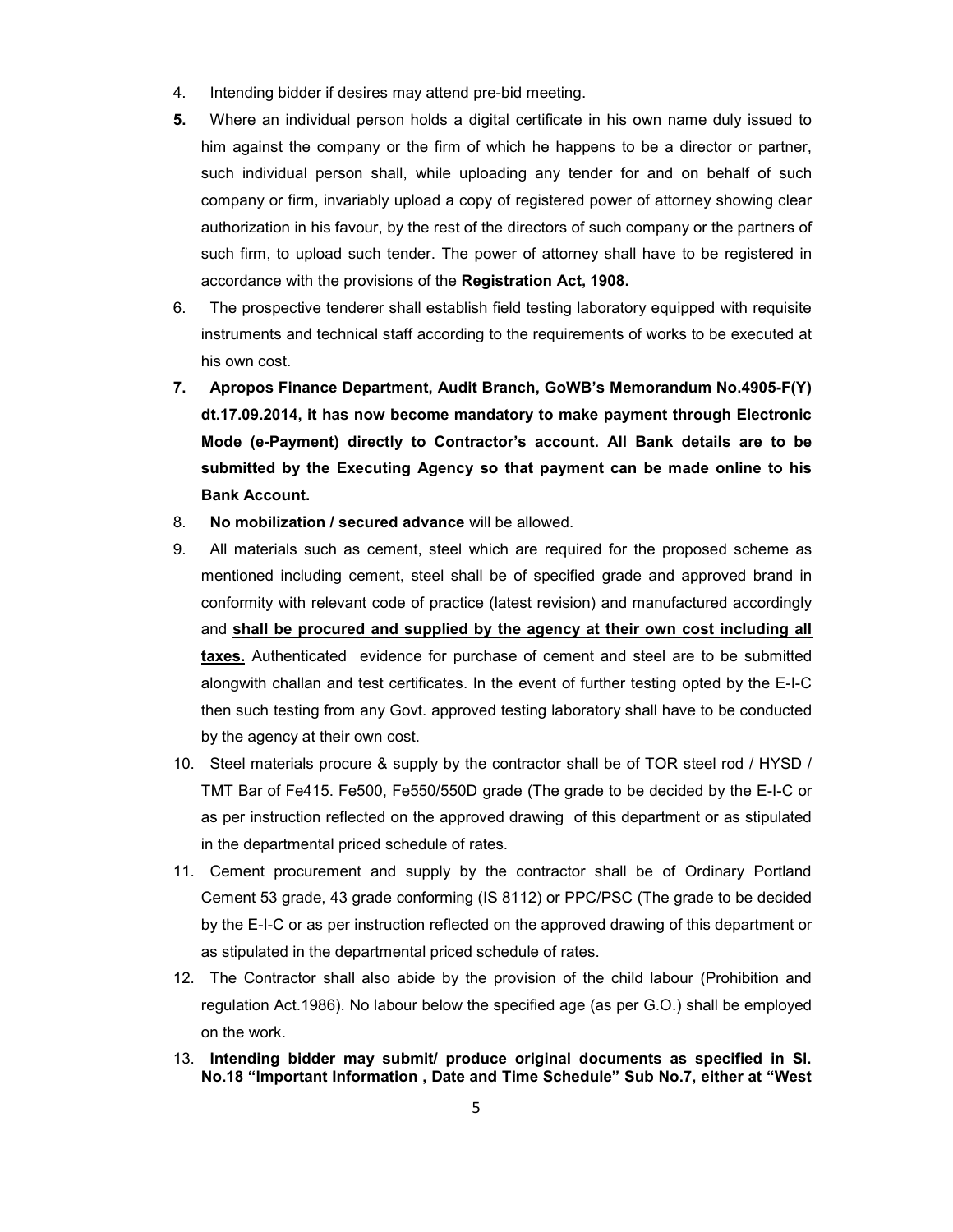Bengal Industrial Infrastructure Corporation, Plot No.-10, Block-DJ, Sector-II, Salt Lake City, Kolkata-700091"

- 14. Constructional Labour Welfare Cess @ 1( one) % of cost of construction will be deducted from every Bill of the selected agency, Vat, Royalty & all other statutory Levy/Cess will have to be borne by the contractor & the rate in the schedule of rates is inclusive of all such taxes and cess as stated above.
- 15. In connection with the work of value up to Rs.100 lakh Arbitration will not be allowed. The Clause No. 25 of WBIIDC Form No. 1 is to be considered in this regard.
- 16. In no case permission will be accorded to any firm for more than 1 (one) job.
- 17. Bids shall remain valid for a period not less than 120 (One hundred twenty) days after the dead line date for Financial Bid / Sealed Bid submission. Bid valid for a shorter period shall be rejected by the Superintending Engineer, WBIIDC as non-responsive. If the bidder withdraws the bid during the period of bid validity the earnest money as deposited will be forfeited forthwith without assigning any reason thereof.
- 18. Important information

#### Date & Time Schedule

| SI.<br>No.       | Particulars                                                                                                                                                                                                                                                                                                                                                                                                                                                                                                                                                                                                                                                                                                                                                                                                                                                                                           | Date & Time                                                                                                                                                                                                                      |
|------------------|-------------------------------------------------------------------------------------------------------------------------------------------------------------------------------------------------------------------------------------------------------------------------------------------------------------------------------------------------------------------------------------------------------------------------------------------------------------------------------------------------------------------------------------------------------------------------------------------------------------------------------------------------------------------------------------------------------------------------------------------------------------------------------------------------------------------------------------------------------------------------------------------------------|----------------------------------------------------------------------------------------------------------------------------------------------------------------------------------------------------------------------------------|
| 1.               | Date of uploading of N.I.T. Documents (online)<br>(Publishing Date)                                                                                                                                                                                                                                                                                                                                                                                                                                                                                                                                                                                                                                                                                                                                                                                                                                   | 09.08.2021                                                                                                                                                                                                                       |
| 2.               | Date of Pre-Bid Meeting                                                                                                                                                                                                                                                                                                                                                                                                                                                                                                                                                                                                                                                                                                                                                                                                                                                                               | 13.08.2021 up to 03.00 p.m.                                                                                                                                                                                                      |
| $\overline{3}$ . | Documents download / sell start date (Online)                                                                                                                                                                                                                                                                                                                                                                                                                                                                                                                                                                                                                                                                                                                                                                                                                                                         | 09.08.2021 at 04.00 p.m.                                                                                                                                                                                                         |
| 4.               | Documents download / sell end date (Online)                                                                                                                                                                                                                                                                                                                                                                                                                                                                                                                                                                                                                                                                                                                                                                                                                                                           | 23.08.2021 at 05.00 p.m.                                                                                                                                                                                                         |
| 5.               | Bid submission start date (Online)                                                                                                                                                                                                                                                                                                                                                                                                                                                                                                                                                                                                                                                                                                                                                                                                                                                                    | 10.08.2021 at 05.00 p.m.                                                                                                                                                                                                         |
| 6.               | Bid Submission closing date (Online)                                                                                                                                                                                                                                                                                                                                                                                                                                                                                                                                                                                                                                                                                                                                                                                                                                                                  | 23.08.2021 at 05.00 p.m.                                                                                                                                                                                                         |
| 7.               | Date of submission of intimation of deposition of the<br>cost of Tender Documents and Earnest Money<br>deposit and verification from original copies for i)<br>Completion certificate with work order, ii) P.Tax<br>registration certificate and current P. Tax deposit<br>challan, iii) PAN Card, iv) Income Tax Return for<br>assessment year 2020-2021, v) Tax Audited Report<br>for assessment year 2020-2021, vi) Goods and<br>Services Taxpayer Identification Number (GSTIN)<br>under GST Act, 2017, vii) partnership deed/<br>company's article of association and memorandum,<br>viii) for registered unemployed engineers' co-<br>operative society- bye law, current audit report,<br>current N.O.C. from A.R.C.S. etc., ix)<br>prequalification application(sec-B, form-I), x)<br>structure & organization (section-B, form-III) and<br>experience profile (section-B, form-V) (Off line) | 24.08.2021 and 25.08.2021 (From<br>10.30 a.m. to 05.00 p.m.)<br>$AT =$<br>a) West Bengal Industrial Infrastructure<br>Development Corporation, Plot No.-10,<br>Block-DJ, Sector-II,<br>Salt<br>Lake<br>City,<br>Kolkata-700 091. |
| 8.               | Bid opening date for Technical Proposals (Online)                                                                                                                                                                                                                                                                                                                                                                                                                                                                                                                                                                                                                                                                                                                                                                                                                                                     | 26.08.2021 after 10.30 a.m.                                                                                                                                                                                                      |
| 9.               | Date & Place for opening of Financial Proposal<br>(Online)                                                                                                                                                                                                                                                                                                                                                                                                                                                                                                                                                                                                                                                                                                                                                                                                                                            | To be notified during uploading of<br><b>Technical Evaluation Sheet of Bidders</b>                                                                                                                                               |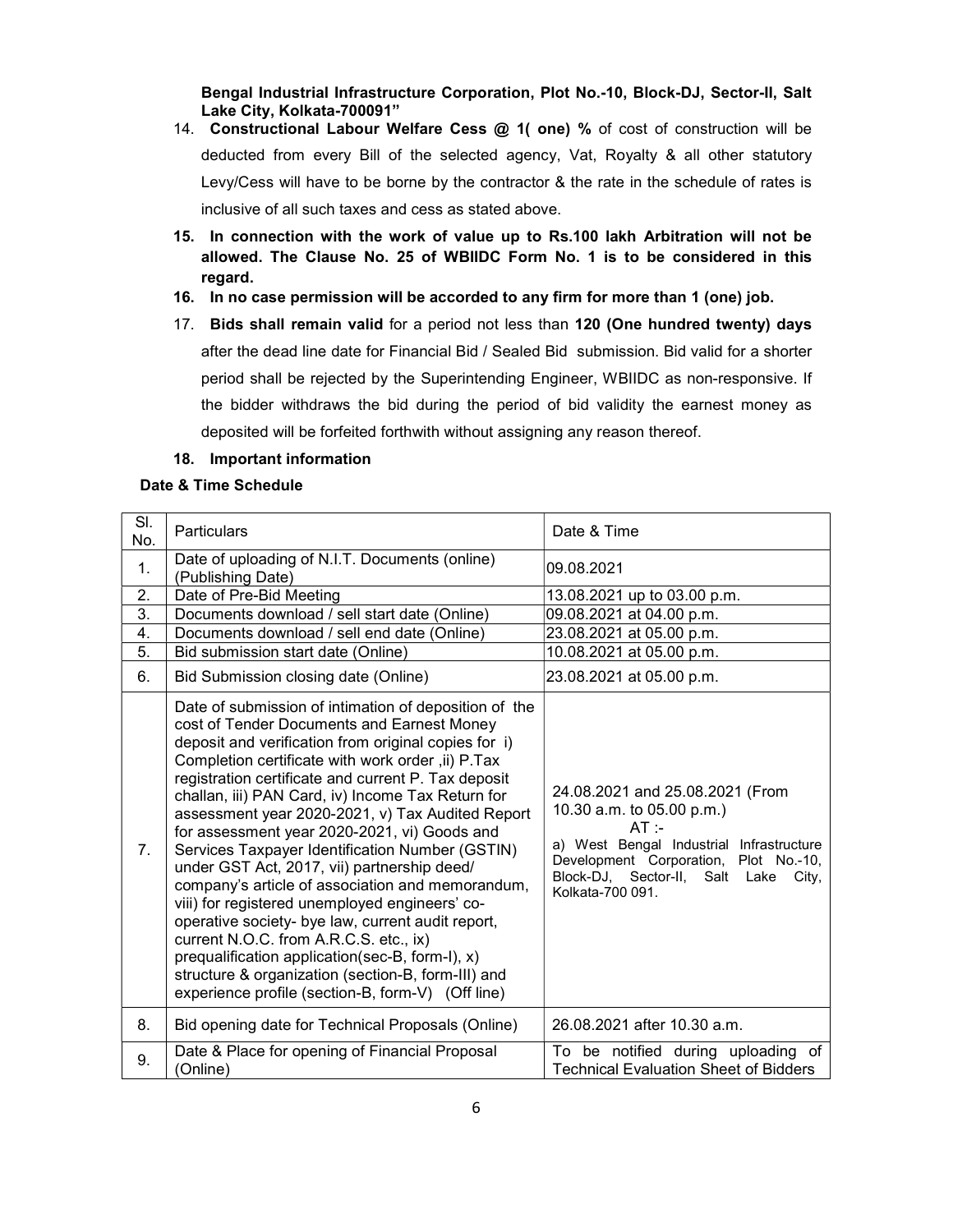| 10. | Date of uploading of list of bidders along with the<br>offer rates through (online) | Within 5 (Five) working days after<br>opening of Financial Proposal                                            |  |
|-----|-------------------------------------------------------------------------------------|----------------------------------------------------------------------------------------------------------------|--|
|     | Also if necessary for further negotiation through<br>offline for final rate         | If required, will be notified within 3<br>(Three) working days after<br>uploading the offered rates of Bidders |  |

LOCATION OF CRITICAL EVENTT

Bid opening Place (including Pre-Bid Meeting)

West Bengal Industrial Infrastructure Development Corporation Plot No.-10, Block-DJ, Sector-II, Salt Lake City,Kolkata-700 091

19. viii) PLANTS AND MACHINERIES ;

Requisite equipment peripherals and software along with skilled personnel to fulfill the Scope of work.

- 20. Price preference will not be allowed in this NIe-T.
- 21. The Agency will be liable to maintain the work at working portion at the appropriate service level to the satisfaction of the Engineer-in-Charge at his own cost from the date of completion of the work. If any defect/ damage is found during the period as mentioned above contractor shall make the same good at his own cost expense to the specification at par with instant project work. Failure to do so, penal action against the Agency will be imposed by the Department as deem fit. The Agency will have to quote his rate considering the above aspect.
- 22. All Bidders are requested to present in the Office of the West Bengal Industrial Infrastructure Development Corporation during pre-bid meeting, opening the financial bid and provide signature with seal. The Superintending Engineer, West Bengal Industrial Infrastructure Development Corporation, may call Open Bid / Seal Bid after opening of the said bid or at any later date to obtain the suitable rate further, if it is required. No objection in this respect will be entertained raised by any Bidder who will present during opening of bid, or from any Bidder who will absent at the time of opening of Financial Bid. No informal tenderer will be entertained in the Bid further.
- 23. Site of work and necessary drawings may be handed over to the agency phase wise. No claim in this regards will be entertained.
- 24. Earnest Money: The Bidder has to compulsorily deposit amount of Earnest Money being Rs.20,000.00 for the work. This clause is also applicable for all categories of applicants. Bid submitted without earnest money be summarily rejected. This earnest money will be converted to security deposit for successful bidder. From progressive bill/s balance amount will be deducted, so that total security deposit amount will be 3% of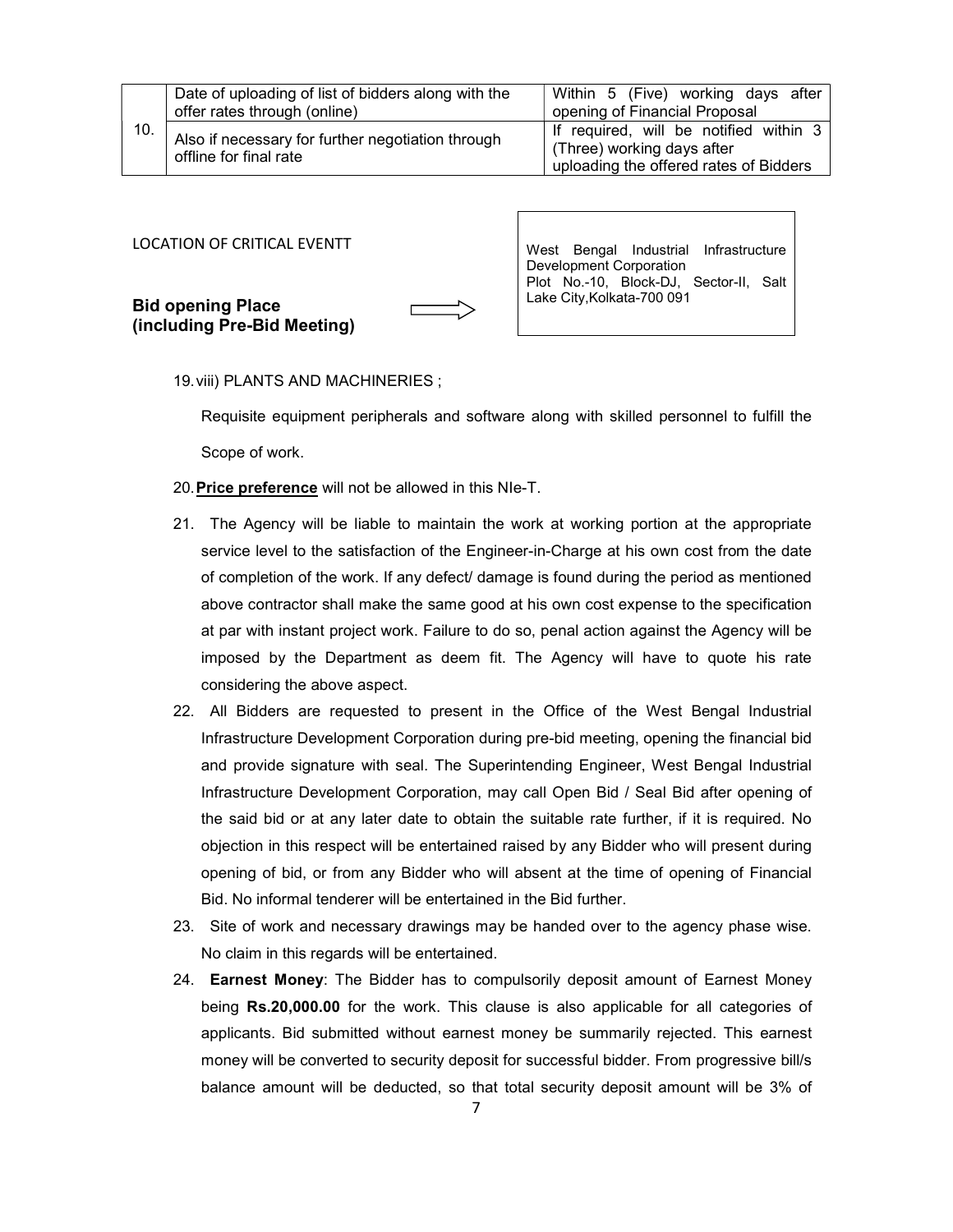value of work executed. Combined SOR 2017 of PWD (WB) { Vol.I, II & III} w.e.f. 01.11.2017 and latest edition of the book of name "specification for Road and Bridge Works' of the M.O.R.T. & H., Surface Transport (Roads Wing), Government of India, published by Indian Roads Congress, New Delhi, for the specification of various works shall deem to constitute a part of contract under this NIT.

- 25. The Bidder, at his own responsibility and risk is encouraged to visit and examine the site of works and its Surroundings and obtain all information that may be necessary for preparing the Bid and entering into a contract for the work as mentioned in the Notice Inviting e-Tender, before submitting offer with full satisfaction. The cost of visiting the site shall be at his/her own expense.
- 26. The Bidder has to compulsorily deposit cost of Tender Document (Tender Fee). The intending Bidders shall clearly understand that whatever may be the outcome of the present invitation of Bids no cost of tender documents shall be reimbursable by the West Bengal Industrial Infrastructure Development Corporation. The Superintending Engineer/ Tender Committee, West Bengal Industrial Infrastructure Development Corporation reserves the right to reject any application for purchasing Bid Documents and to accept or reject any offer without assigning any reason whatsoever and is not liable for any cost that might have incurred by any bidder at the stage of Bidding.
- 27. Refund of EMD: The Earnest Money of all the unsuccessful Tenderers, deposited online, shall be refunded in accordance with the Memorandum of Finance Department vide No. 3975-F(Y) dated 28<sup>th</sup> July, 2016 (Refer: "Annexure-I in Bidders guide line").
- 28. Prospective applicants are advised to note carefully the minimum qualification criteria as mentioned in 'Instructions to Bidders' before tendering the bids.
- 29. Conditional/ Incomplete tender will not be accepted under any circumstances.
- 30. The intending tenderers are required to quote the rate on line.
- 31. Contractor shall have to comply with the provisions of (a) the Contract Labour (Regulation Abolition) Act. 1970 (b) Apprentice Act. 1961 and (c) Minimum Wages Act. 1948 of the notification thereof or any other laws relating there to and the rules made and order issued there under from time to time.
- 32. Rates: As quoted in schedule of work in the tender document.
- 33. In case of ascertaining authority of intending bidders at any stage of tender process or execution of work, necessary registered irrevocable power of attorney is to be produced as and when asked for by the Tender Inviting & Accepting Authority / Engineer -in-Charge.
- 34. During the scrutiny, if it comes to the notice to tender inviting authority that the credential or any other paper found incorrect/ manufactured/ fabricated, that bidder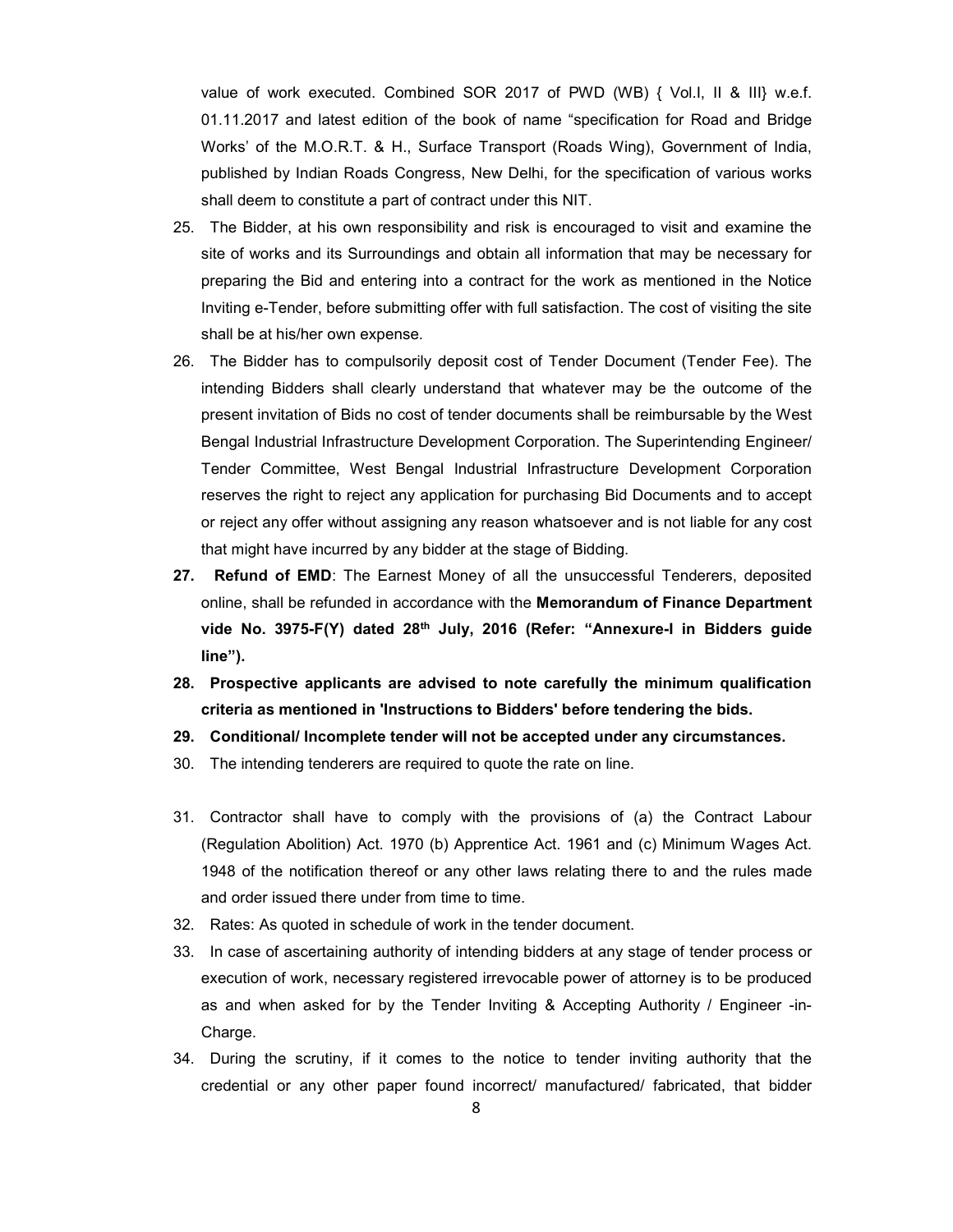would not allowed to participate in the tender and that application will be out rightly rejected without any prejudice. The Superintending Engineer, West Bengal Industrial Infrastructure Corporation reserves the right to cancel the N.I.T. due to unavoidable circumstances without assigning any reason, whatsoever, to the bidders and no claim in this respect will be entertained.

- 35. In case if there be any objection regarding pre qualifying the Agency that should be lodged to the Superintending Engineer, West Bengal Industrial Infrastructure Corporation. within 2 days (48 Hours) from the date of publication of list of qualified agencies and beyond that time schedule no objection will be entertained by the .Superintending Engineer, West Bengal Industrial Infrastructure Corporation.
- 36. Before issuance of the WORK ORDER, the tender inviting authority may verify the credential and other documents of the lowest tenderer (L1) if necessary. After verification if it is found that the documents submitted by the lowest tenderer is either manufactured or false in that case work order will not be issued in favour of the said Tenderer under any circumstances and the Earnest Money deposited by the bidder will be forfeited by the Tender Inviting Authority without assigning any reason thereof.
- 37. If any discrepancy arises between two similar clauses on different notification, the clause as stated in later notification will supersede former one in following sequence.

**NIT** WBIIDC Form No.1 General Conditions of Contract EMD Details BOQ Special Terms and Conditions and Specifications. Instruction to the bidders Annexure-1 Technical Bid Financial Bid

#### 38. Qualification criteria

The tender inviting & Accepting Authority will determine the eligibility of each bidder, the bidders shall have to meet all the minimum criteria regarding.

- a. Financial Capacity
- b. Technical Capability comprising of personnel & equipment capability
- c. Experience / Credential

The eligibility of a bidder will be ascertained on the basis of the digitally signed documents in support of the minimum criteria as mentioned in a, b, c above. If any document submitted by a bidder, is either manufactured or false, in such cases the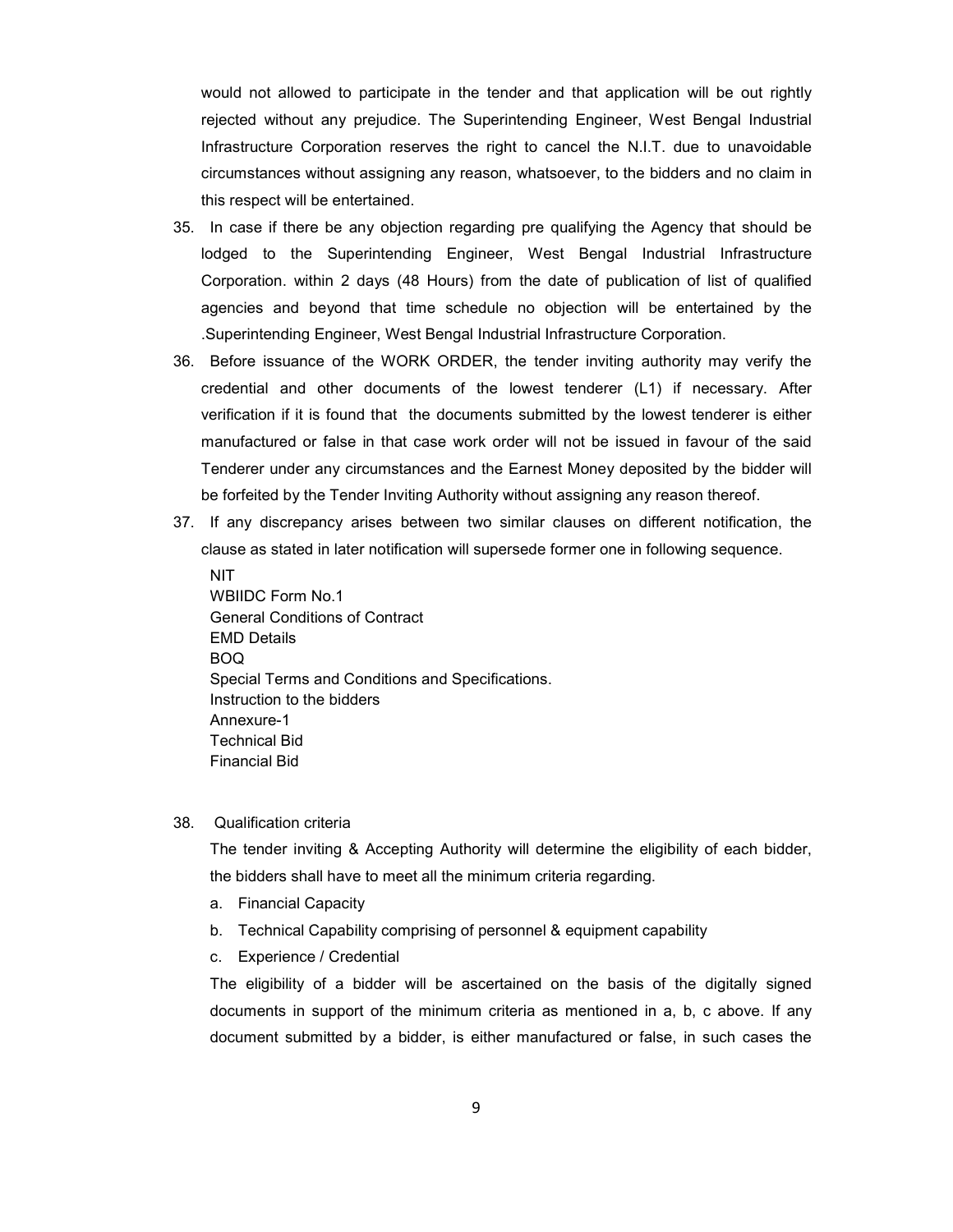eligibility of the bidder/tenderer will be out rightly rejected at any stage without any prejudice.

- 39. The successful bidder has to submit the detailed work programme i.e. Bar Chart to the Engineer-in-Charge.
- 40.Computerised Measurement Books (CMB's) and Bills to be submitted by the contractor:

## Application and format of the Computerised M.B.

The conventional Measurement Books shall be replaced by a bound volume of computerised measurements to be furnished by the contractor, duly machine numbered for the pages, and with an MB number given by the Division Office. The pages of these Measurement Books shall be of A-4 size. All these Measurement Books belonging to a Division shall be serially numbered, and a record of these Computerised Measurement Books shall be maintained in a separate Register in prescribed format. The same format as in existing Measurement Books shall be used for the Computerised Measurement Books. The measurements shall be carried forward from the previous recorded measurements as per the existing procedure.

### Mode of measurements

The measurements shall be recorded and entered in computerised format in the first instance by the contractor, and a hard copy shall be submitted to the Department. All entries shall be made exactly as per the existing procedure. These measurements shall then be 100% checked by the Sub Assistant Engineer. If Sub Assistant Engineer is not available, the Assistant Engineer shall perform 100% check of the measurements. The contractor shall incorporate all such changes or corrections, as may be done during these checks, to his draft computerised measurements, and submit to the department the corrected computerized measurements in the form of a book, duly hard bound on the lines of the conventional Measurement Books now in use, and with its pages machine numbered. The Assistant Engineer and the Executive Engineer shall test check these computerised measurements as per the existing instructions. This book shall be treated as a Computerised Measurement Book. The Sub Assistant Engineer, Assistant Engineer and the Executive Engineer shall record the necessary certificates for their checks and test checks as per the existing procedure in this Computerised Measurement Book. The Computerised Measurement Book shall be allotted a serial number as per the Register of Computerised Measurement Books.

### Cutting or over-writing in the computerised M.B. not allowed

- The Computerized Measurement Book given by the contractor, duly bound, with its pages machine numbered, shall have no cutting or over-writing.
- It is the responsibility of the Junior Engineer or the Assistant Engineer as the case may be to ensure that the checks and test checks done by them in the initial draft measurements are correctly incorporated in the Computerized Measurement Book before they record their certificates.
- In case of any error, the Computerised Measurement Book shall be cancelled, and the contractor shall re-submit a fresh Computerized Measurement Book. This should be done before the corresponding computerised bill is submitted to the Division for payment.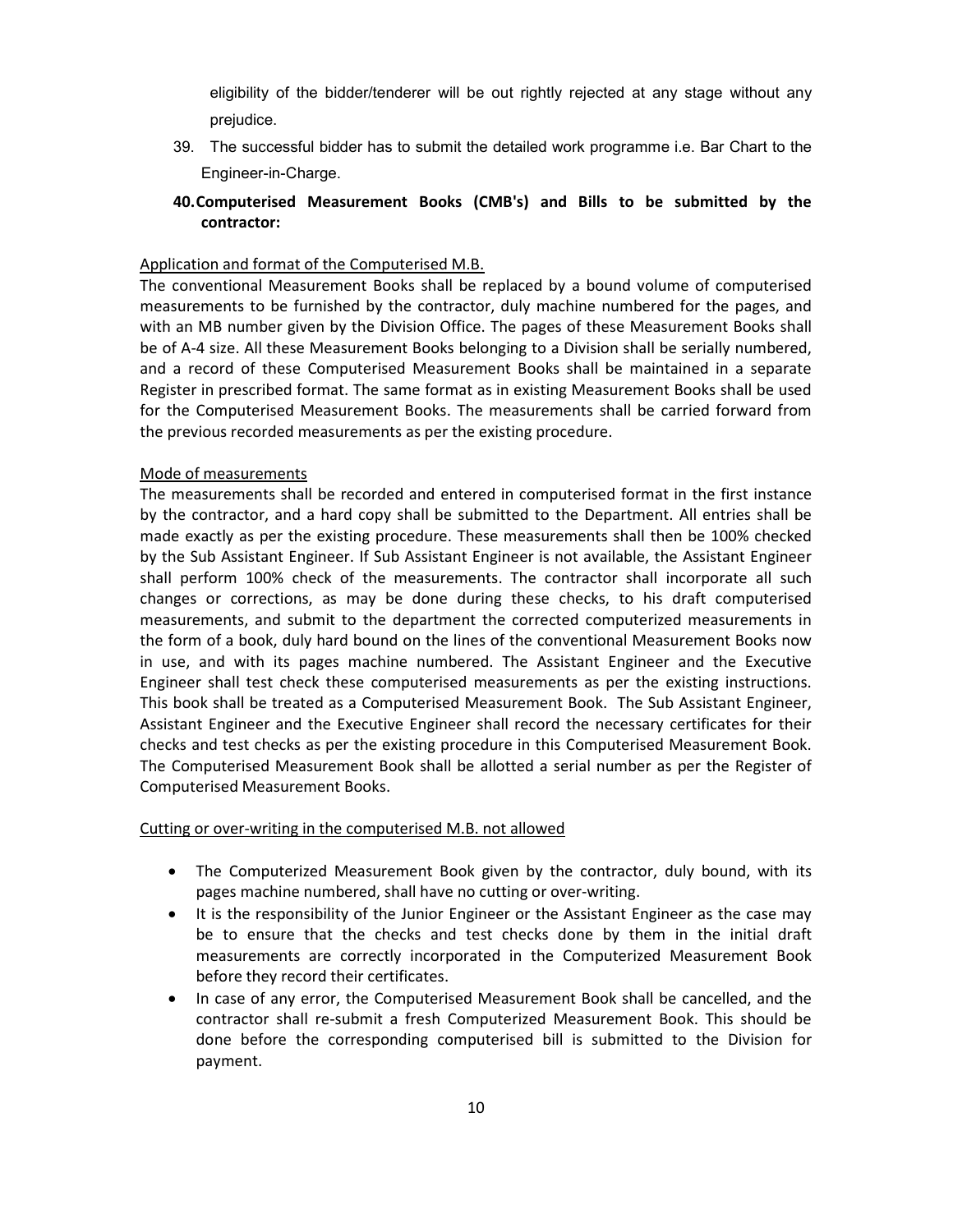- The contractor shall submit soft and as many hard copies of Computerised Measurement Books as may be required, for the purpose of reference and record in the various offices of the department.
- 41. The contractor undertakes to have the site clean, free from all surplus materials, rubbish etc. up to the satisfaction of the Engineer-in-Charge. All surplus materials, rubbish, etc. will have to be removed to the places fixed by the Engineer-in-Charge and nothing extra will be paid in this score.
- 42. If any documents/Formats/B.O.Q. are found in altered/Tempered shape other than the shape uploaded in the web portal of P.W.D. their participation in the tender will be treated as cancelled and participation in other tender in future may not be considered too.
- 43. Debarment of Contractor, Supplier and Consultant participating for works under **WBIIDC**

Penal measures of suspension and debarment will be imposed upon the suppliers, contractors and consultants who are participating in the tender process as well as selected for execution of public works for their false declaration of forgery or falsification of records submitted or failure to execute committed contract or for their failure to perform contractual obligations and thereby resulting delay in execution of the public works or execution of faulty works. Action will be taken as per Memorandum No.547-W(C)/1M-387/15 dt.16.11.2015 of the Joint Secretary to the Govt. of west Bengal, Public Works Department.

## 44. Scope of work :

- I. Collection of related LR & RS mouza maps and being digitized as per the tentative area shown by WBIIDC.
- II. Mosaic properly the all digitized mouza maps.
- III. Geo- referencing these composite mouza plan by DGPS Traverse survey.
- IV. Related Satellite image being downloaded and will be superimposed on geo-referenced composite mouza plan.
- V. Marking existing acquired land at different Industrial Parks.
- VI. All features inside limit line like habitations, road, nallah, water bodies , boundary line of all adjacent factories etc. will be shown.
- VII. Finalized the limit line of proposed land by discussion with WBIIDC .
- VIII. After area finalization preparation of part mouza plan of all related mouza including preparation of plot schedule.
- IX. Fix boundary pillar at regular interval to demarked the proposed land at site.
- X. Fix 10 (ten ) nos of reference pillar on boundary pillars and 2 ( two ) nos intermediate pillars having NEZ for future reference.
- XI. Detailed topographical survey of proposed land showing all temporary and permanent features like all types of residential structures, all utilities like electric